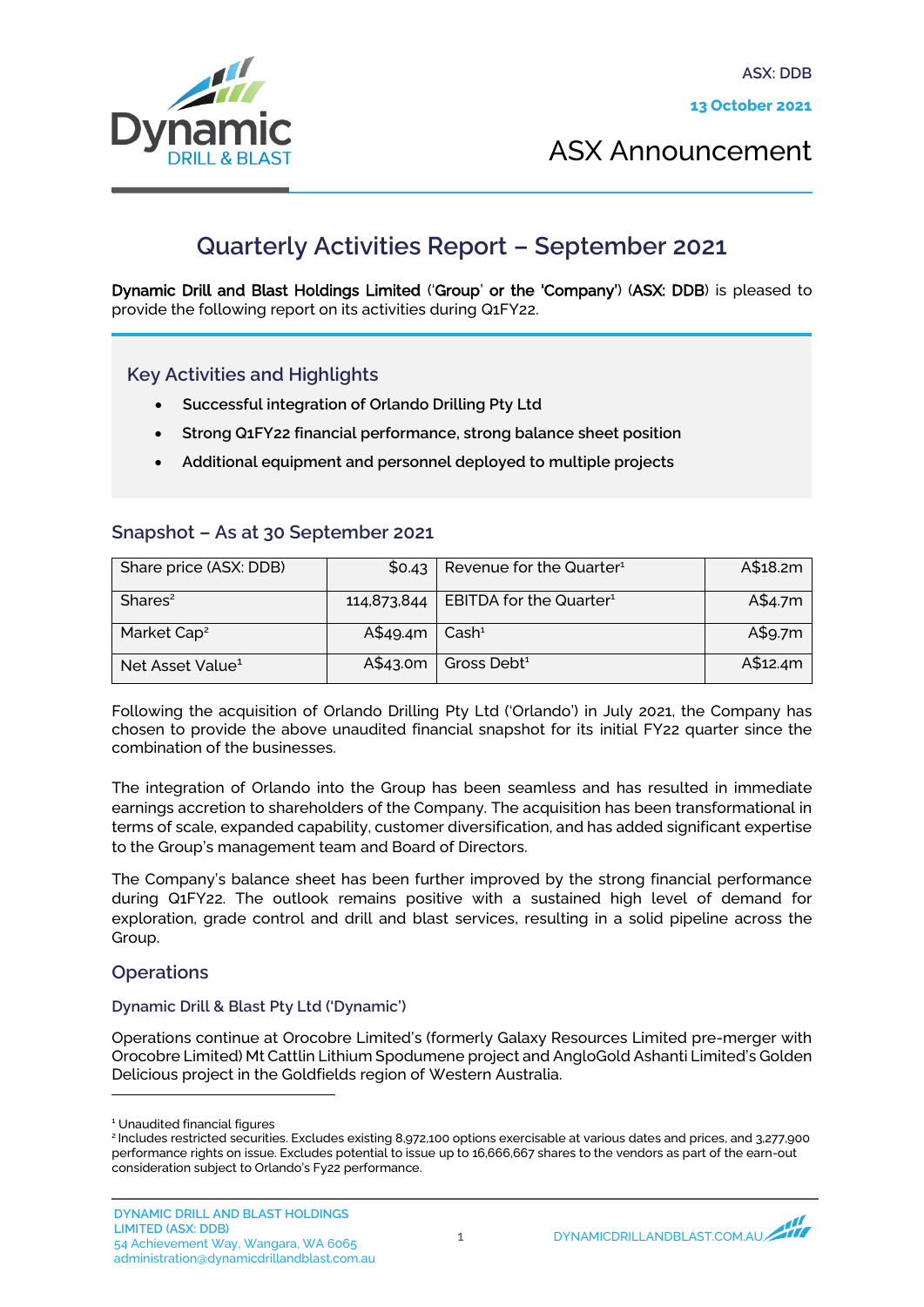13 October 2021



ASX Announcement

Dynamic concluded operations at the Wiluna West C4 site and demobilised prior to the halting of mining operations, successfully completing its obligation under the contract.

There are several additional and diversified short-term projects currently being serviced by Dynamic to existing and new projects/clients, with discussions being held regarding the potential for longer-term contracts. These projects include multiple tier 1 Iron Ore projects in the Pilbara Region of Western Australia, as well a production gold project in the Goldfields Region of Western Australia.

## Orlando Drilling Pty Ltd ('Orlando')

Longer term operations continue with FQM Nickel Australia Pty Ltd at the Ravensthorpe Nickel project, Sandfire Resources NL at the Degussa Copper Gold Mine, Northern Star Resources Limited on its various Gold projects and with Gold Road Resources Limited at the Yamarna Gold project.

In addition to the longer-term projects, Orlando entered in to 14 additional contracts with mid- tier and junior gold, copper, iron ore and nickel explorers and producers to undertake smaller sized RC and diamond drilling jobs throughout the quarter. Orlando expects repeat engagements for additional drilling with existing clients to continue for the rest of the year due to high performance outcomes being achieved on projects.

### Training Simulator

The Company has committed to purchase a custom-built drill training simulator, which will allow it to further upskill its personnel, as well provide ability to train inexperienced personnel. The Company believes that this is an exciting opportunity which will aid sustainability of labour supply.

## **Corporate**

### Financial Summary

The Company is in a strong financial position with cash and cash equivalents of A\$9.7 million and trade receivables of A\$11.1 million.

Cash inflows from operating activities for the quarter was A\$21.0 million, due mainly to receipts from customers.

Cash outflows from operating activities for the quarter was approximately A\$17.1 million representing payment of employment and operating costs.

Cash outflows from investing activities \$8.0 million, due mainly to cash payment for acquisition of Orlando of \$4.5 million as well as acquisition of additional Property, Plant & Equipment.

Cash inflows from financing activities for the quarter include the receipt of \$3.77 million from the settlement of Tranche 2 of the placement associated to the Orlando acquisition.

The Company made operating activity payments of A\$563,533 to related parties and their associates. These payments relate to the remuneration agreements for the Managing Director, Executive Director, Non-Executive Directors and key management personnel. In addition, the Company made investing activity payments of \$4.5 million to related parties and their associates, being payments to the original shareholders of Orlando in relation to the acquisition.

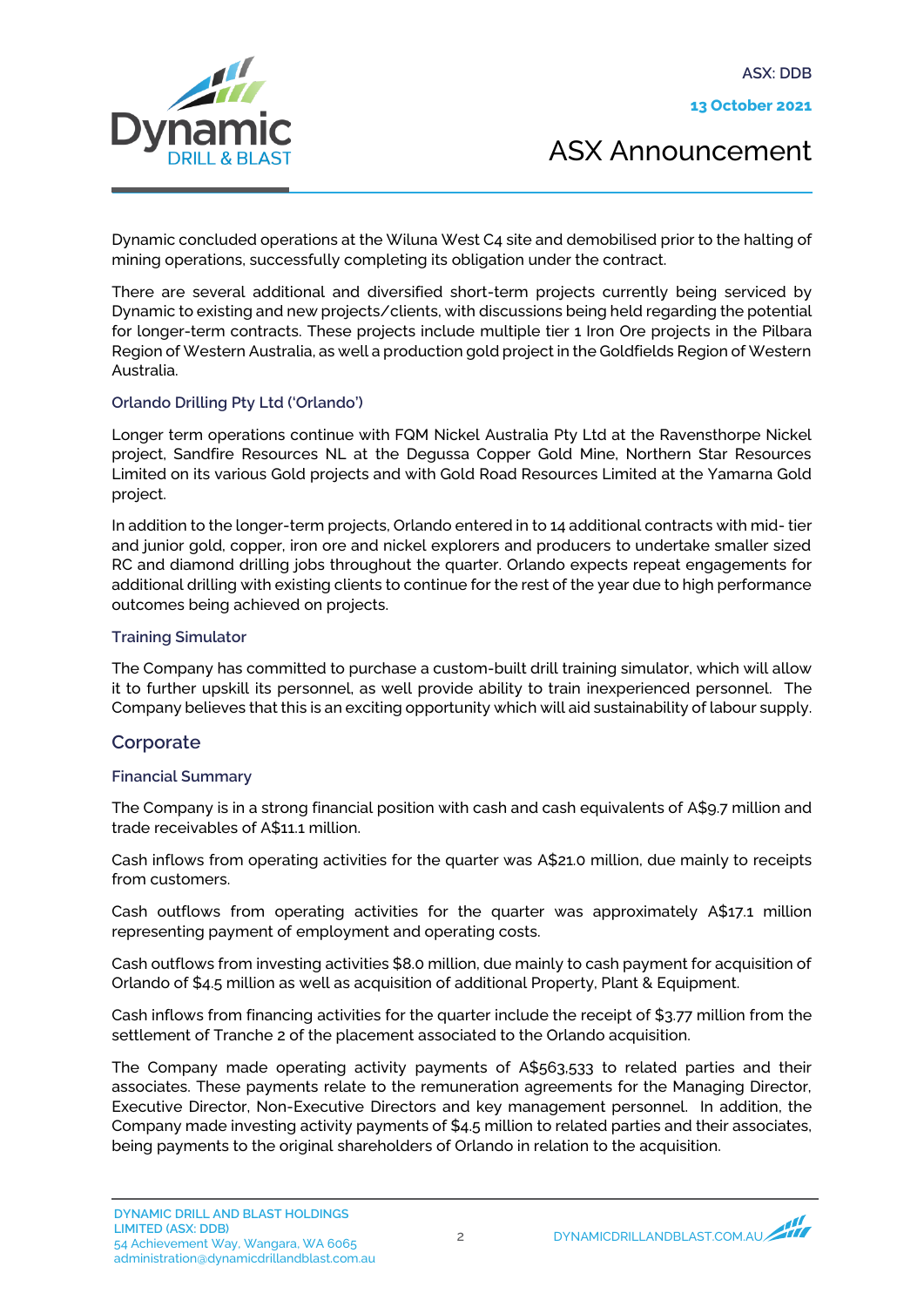ASX: DDB



ASX Announcement

Pursuant to ASX listing rule 4.7C.2, the Company advises the proposed use of funds contained in section 1.7 of the Company's Prospectus in comparison to the actual use of funds following admission of the Company to the official list of the ASX:

| Use of Funds                     | <b>Prospectus Amount</b> | <b>Actual to Date</b> |
|----------------------------------|--------------------------|-----------------------|
| Cost of the Offers               | A\$482,000               | A\$438,000            |
| Purchase of additional plant and | A\$2,833,000             | A\$927,500            |
| equipment                        |                          |                       |
| Repayment of Debt                | A\$500,000               | A\$500,000            |
| Working<br>Capital/Corporate     | A\$1,958,000             | A\$1,424,317          |
| overheads                        |                          |                       |
| Total                            | A\$5,773,000             | A\$3,289,817          |

The Company confirms that it expects to utilise the funds raised under its Prospectus in accordance with the use of funds statement and the key business objectives underlying the expected use of funds remain intact.

### -ENDS-

This announcement has been authorised by the Board of Dynamic Drill & Blast Holdings Limited.

Company Secretary James Bahen Dynamic Drill and Blast Holdings Ltd info@dynamicdrillandblast.com.au +61 8 6555 2950

Investor and Media Enquiries: Cameron Gilenko / Michael Weir Citadel-MAGNUS +61 466 984 953 / +61 0402 347 032

### About Dynamic Drill & Blast Holdings Limited

*Dynamic Drill & Blast Holdings Limited (the "Company) is a supplier of various specialised drilling services as well as blasting services to clients in the mining and construction sectors in Western Australia. The Company operates under two entities, Dynamic Drill & Blast Pty Ltd and Orlando Drilling Pty Ltd.* 

*The Company's s significant project pipeline is based around medium to long term contracts and has a highly experienced executive management team focused on quality service provision, employee safety and providing solutions* 

*The Company is committed to business and quality management systems that provides the framework for its personnel to achieve its customer's measurable objectives, while using continual improvement initiatives to strive for best practice performance.*

*Since incorporation, the Company has developed comprehensive policies, procedures and processes that aid the safe, effective and efficient provision of services.*

*Dynamic Drill & Blast ("Dynamic") is a supplier of drilling and blasting services to clients in the mining and construction sectors in Western Australia. Dynamic focuses on mining and construction projects within a range of commodity sectors, including iron ore, lithium and gold. Dynamic also undertakes short term specialised drilling and blasting projects.*

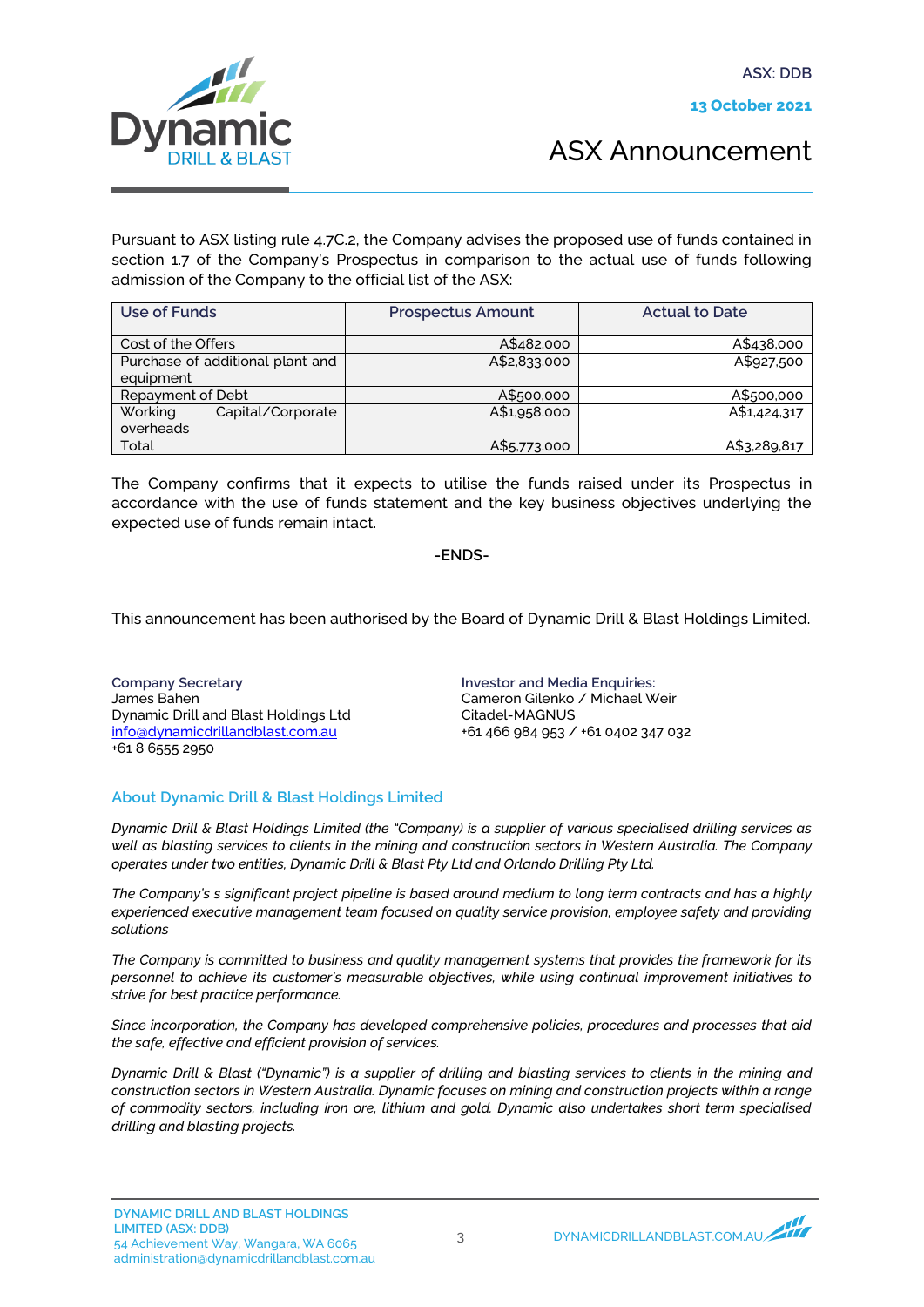ASX: DDB

13 October 2021



ASX Announcement

*Orlando Drilling Pty Ltd (Orlando) is a wholly owned subsidiary of the Company. Orlando is a Western Australian based company providing grade control, exploration and resource definition drilling services to the mining industry since 2007, utilising its fleet of AC, RC and diamond drill rigs and experienced personnel.*

#### *Forward-Looking Statements*

*This document may include forward-looking statements. Forward-looking statements include, but are not limited to, statements concerning Dynamic Drill and Blast Holdings Limited's planned work and other statements that are not historical facts. When used in this document, the words such as "could," "plan," "estimate," "expect," "intend," "may", "potential", "should," and similar expressions are forward-looking statements. Although Dynamic Drill and Blast Holdings Limited believes that its expectations reflected in these forward-looking statements are reasonable, such statements involve risks and uncertainties and no assurance can be given that actual work will be consistent with these forward-looking statements.*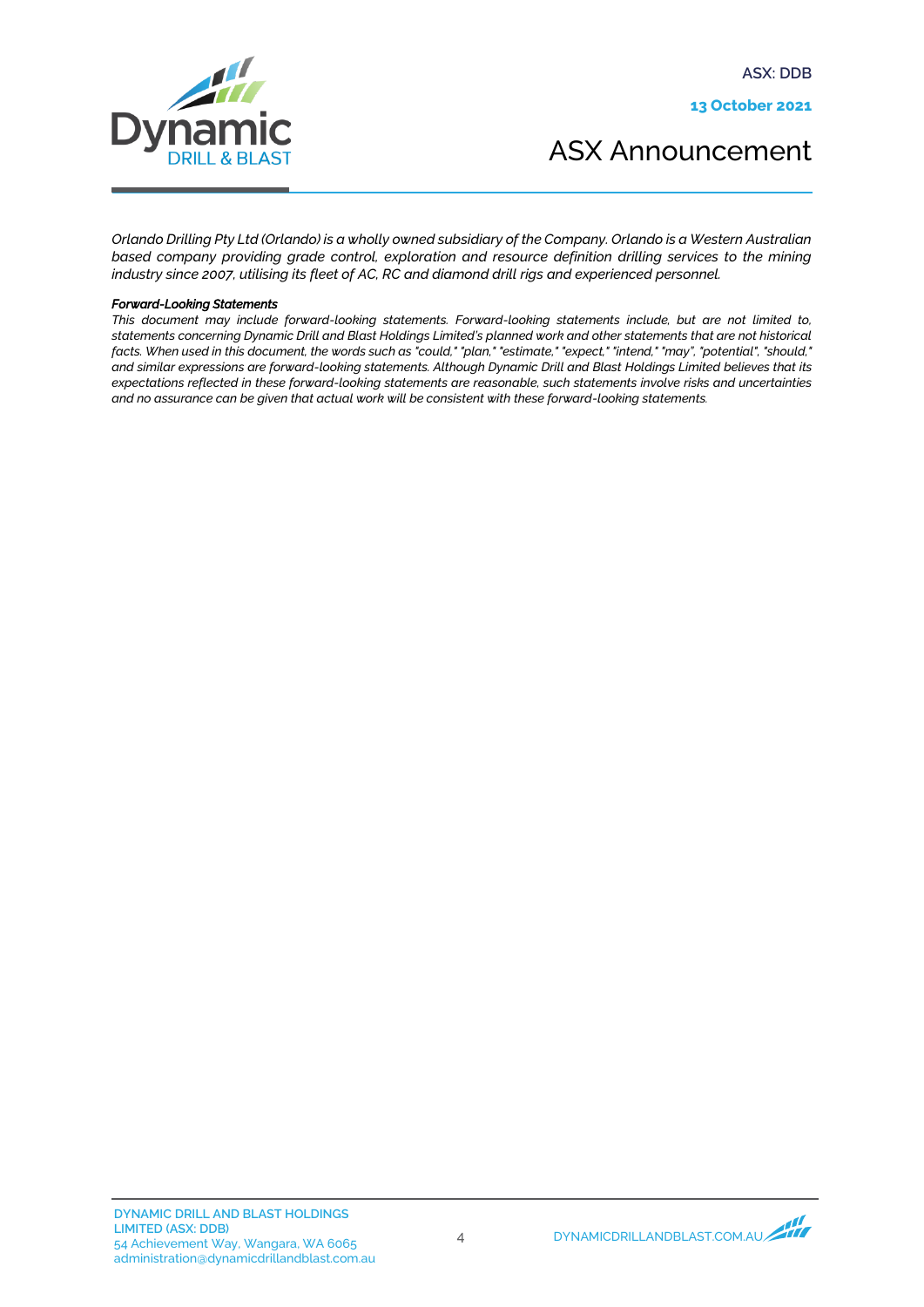# **Appendix 4C**

# **Quarterly cash flow report for entities subject to Listing Rule 4.7B**

| Name of entity                           |                                   |
|------------------------------------------|-----------------------------------|
| DYNAMIC DRILL AND BLAST HOLDINGS LIMITED |                                   |
| ABN                                      | Quarter ended ("current quarter") |

| 49 640 888 213 |  |  |
|----------------|--|--|

**ABR Example Transfer ("Current quarter")**<br>————————————————————

49 640 888 213 30 SEPTEMBER 2021

|     | <b>Consolidated statement of cash flows</b>         | <b>Current quarter</b><br>\$A'000 | Year to date (3)<br>months)<br>\$A'000 |
|-----|-----------------------------------------------------|-----------------------------------|----------------------------------------|
| 1.  | Cash flows from operating activities                |                                   |                                        |
| 1.1 | Receipts from customers                             | 21,028                            | 21,028                                 |
| 1.2 | Payments for                                        |                                   |                                        |
|     | research and development<br>(a)                     |                                   |                                        |
|     | (b)<br>product manufacturing and operating<br>costs | (10, 215)                         | (10, 215)                              |
|     | advertising and marketing<br>(c)                    | (25)                              | (25)                                   |
|     | leased assets<br>(d)                                | (211)                             | (211)                                  |
|     | staff costs<br>(e)                                  | (6, 487)                          | (6, 487)                               |
|     | (f)<br>administration and corporate costs           | (260)                             | (260)                                  |
| 1.3 | Dividends received (see note 3)                     |                                   |                                        |
| 1.4 | Interest received                                   |                                   |                                        |
| 1.5 | Interest and other costs of finance paid            | (146)                             | (146)                                  |
| 1.6 | Income taxes paid                                   | (34)                              | (34)                                   |
| 1.7 | Government grants and tax incentives                | 253                               | 253                                    |
| 1.8 | Other (provide details if material)                 |                                   |                                        |
| 1.9 | Net cash from / (used in) operating<br>activities   | 3,903                             | 3,903                                  |

| 2.  |     | Cash flows from investing activities |          |          |
|-----|-----|--------------------------------------|----------|----------|
| 2.1 |     | Payments to acquire or for:          |          |          |
|     | (a) | entities                             | (4, 842) | (4, 842) |
|     | (b) | businesses                           |          |          |
|     | (c) | property, plant and equipment        | (3, 198) | (3, 198) |
|     | (d) | investments                          |          |          |
|     | (e) | intellectual property                |          |          |
|     | (f) | other non-current assets             |          |          |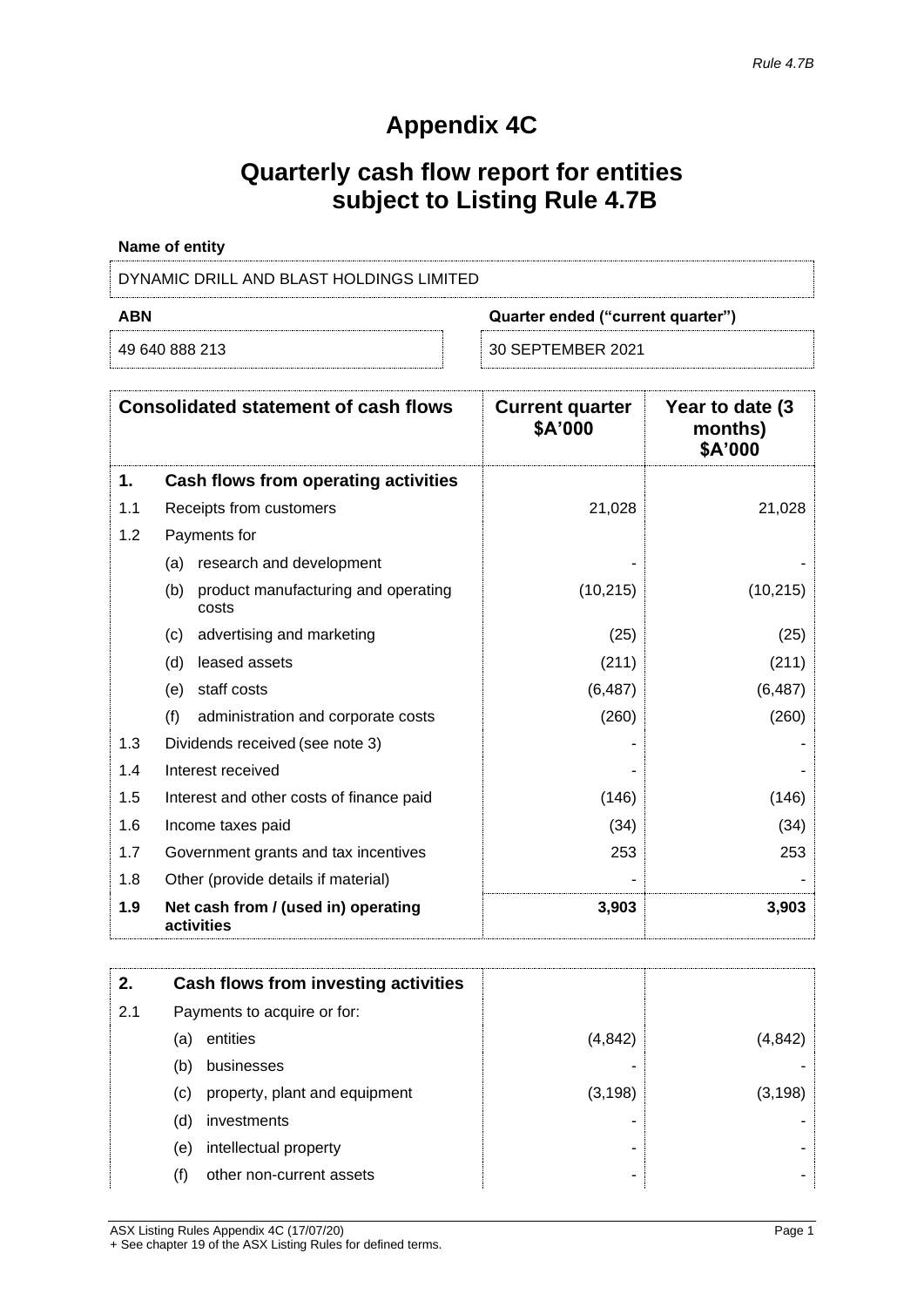|                  | <b>Consolidated statement of cash flows</b>       | <b>Current quarter</b><br>\$A'000 | Year to date (3)<br>months)<br>\$A'000 |
|------------------|---------------------------------------------------|-----------------------------------|----------------------------------------|
| $2.2\phantom{0}$ | Proceeds from disposal of:                        |                                   |                                        |
|                  | entities<br>(a)                                   |                                   |                                        |
|                  | (b)<br>businesses                                 |                                   |                                        |
|                  | property, plant and equipment<br>(c)              |                                   |                                        |
|                  | (d)<br>investments                                |                                   |                                        |
|                  | intellectual property<br>(e)                      |                                   |                                        |
|                  | (f)<br>other non-current assets                   |                                   |                                        |
| 2.3              | Cash flows from loans to other entities           |                                   |                                        |
| 2.4              | Dividends received (see note 3)                   |                                   |                                        |
| 2.5              | Other (provide details if material)               |                                   |                                        |
| 2.6              | Net cash from / (used in) investing<br>activities | (8,040)                           | (8,040)                                |

| 3.   | Cash flows from financing activities                                                          |         |         |
|------|-----------------------------------------------------------------------------------------------|---------|---------|
| 3.1  | Proceeds from issues of equity securities<br>(excluding convertible debt securities)          | 3,770   | 3,770   |
| 3.2  | Proceeds from issue of convertible debt<br>securities                                         |         |         |
| 3.3  | Proceeds from exercise of options                                                             |         |         |
| 3.4  | Transaction costs related to issues of<br>equity securities or convertible debt<br>securities | (503)   | (503)   |
| 3.5  | Proceeds from borrowings                                                                      | 2,119   | 2,119   |
| 3.6  | Repayment of borrowings                                                                       | (1,808) | (1,808) |
| 3.7  | Transaction costs related to loans and<br>borrowings                                          |         |         |
| 3.8  | Dividends paid                                                                                |         |         |
| 3.9  | Other (provide details if material)                                                           | (13)    | (13)    |
| 3.10 | Net cash from / (used in) financing<br>activities                                             | 3,565   | 3,565   |

|     | Net increase / (decrease) in cash and<br>cash equivalents for the period |         |         |
|-----|--------------------------------------------------------------------------|---------|---------|
| 4.1 | Cash and cash equivalents at beginning of<br>period                      | 10.307  | 10,307  |
| 4.2 | Net cash from / (used in) operating<br>activities (item 1.9 above)       | 3,903   | 3,903   |
| 4.3 | Net cash from / (used in) investing activities<br>(item 2.6 above)       | (8,040) | (8.040) |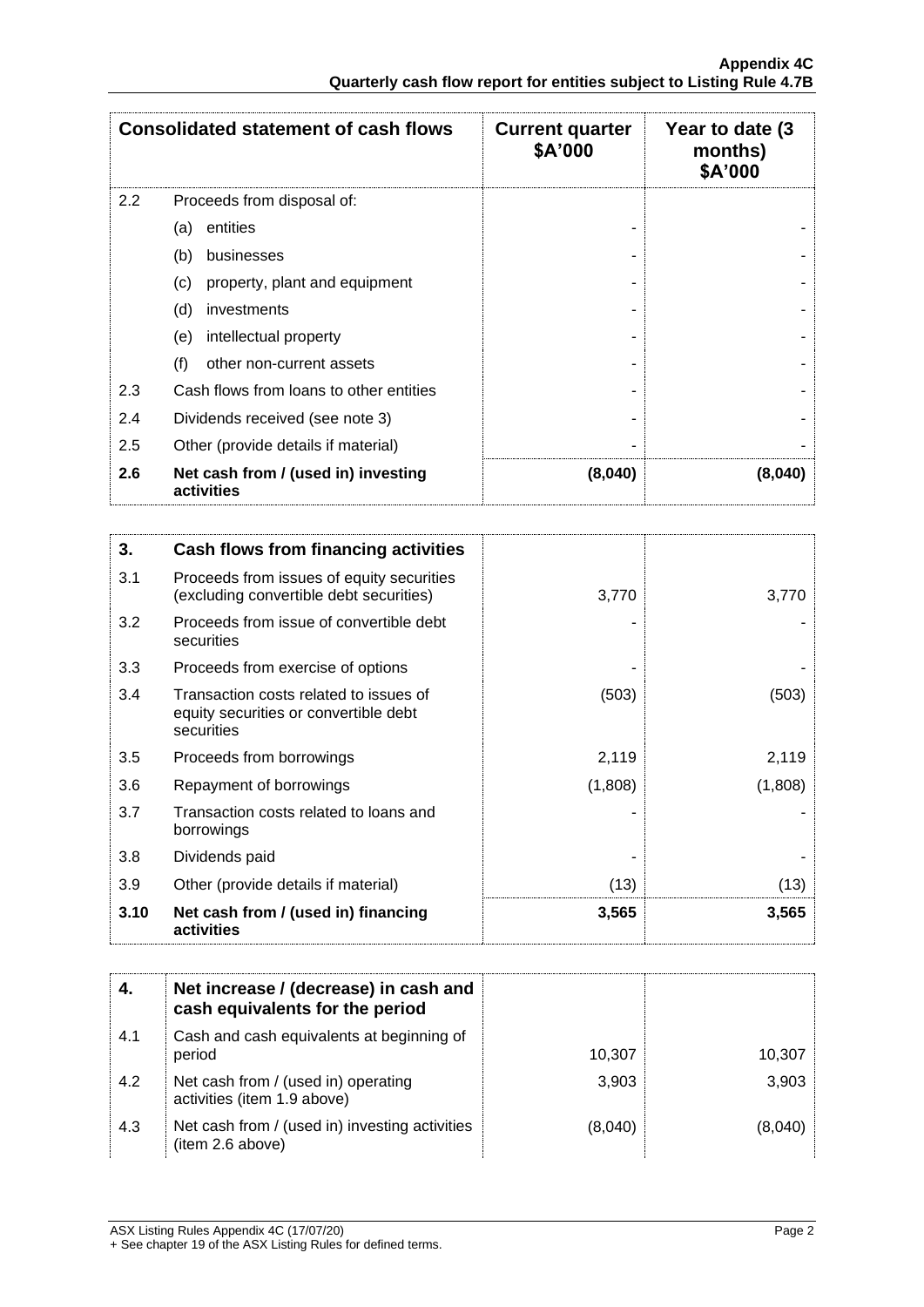|     | <b>Consolidated statement of cash flows</b>                        | <b>Current quarter</b><br>\$A'000 | Year to date (3)<br>months)<br>\$A'000 |
|-----|--------------------------------------------------------------------|-----------------------------------|----------------------------------------|
| 4.4 | Net cash from / (used in) financing activities<br>item 3.10 above) | 3,565                             | 3,565                                  |
| 4.5 | Effect of movement in exchange rates on<br>cash held               |                                   |                                        |
| 4.6 | Cash and cash equivalents at end of<br>period                      | 9,735                             | 9,735                                  |

| 5.  | Reconciliation of cash and cash<br>equivalents<br>at the end of the quarter (as shown in the<br>consolidated statement of cash flows) to the<br>related items in the accounts | <b>Current quarter</b><br>\$A'000 | <b>Previous quarter</b><br>\$A'000 |
|-----|-------------------------------------------------------------------------------------------------------------------------------------------------------------------------------|-----------------------------------|------------------------------------|
| 5.1 | Bank balances                                                                                                                                                                 | 9.254                             | 9,952                              |
| 5.2 | Call deposits                                                                                                                                                                 | 481                               | 355                                |
| 5.3 | <b>Bank overdrafts</b>                                                                                                                                                        |                                   |                                    |
| 5.4 | Other (provide details)                                                                                                                                                       | -                                 |                                    |
| 5.5 | Cash and cash equivalents at end of<br>quarter (should equal item 4.6 above)                                                                                                  | 9,735                             | 10,307                             |

| 6.  | Payments to related parties of the entity and their<br>associates                                                                                           | <b>Current quarter</b><br>\$A'000 |
|-----|-------------------------------------------------------------------------------------------------------------------------------------------------------------|-----------------------------------|
| 6.1 | Aggregate amount of payments to related parties and their<br>associates included in item 1                                                                  | 563                               |
| 6.2 | Aggregate amount of payments to related parties and their<br>associates included in item 2                                                                  | 4.50C                             |
|     | Note: if any amounts are shown in items 6.1 or 6.2, your quarterly activity report must include a description of, and an<br>explanation for, such payments. |                                   |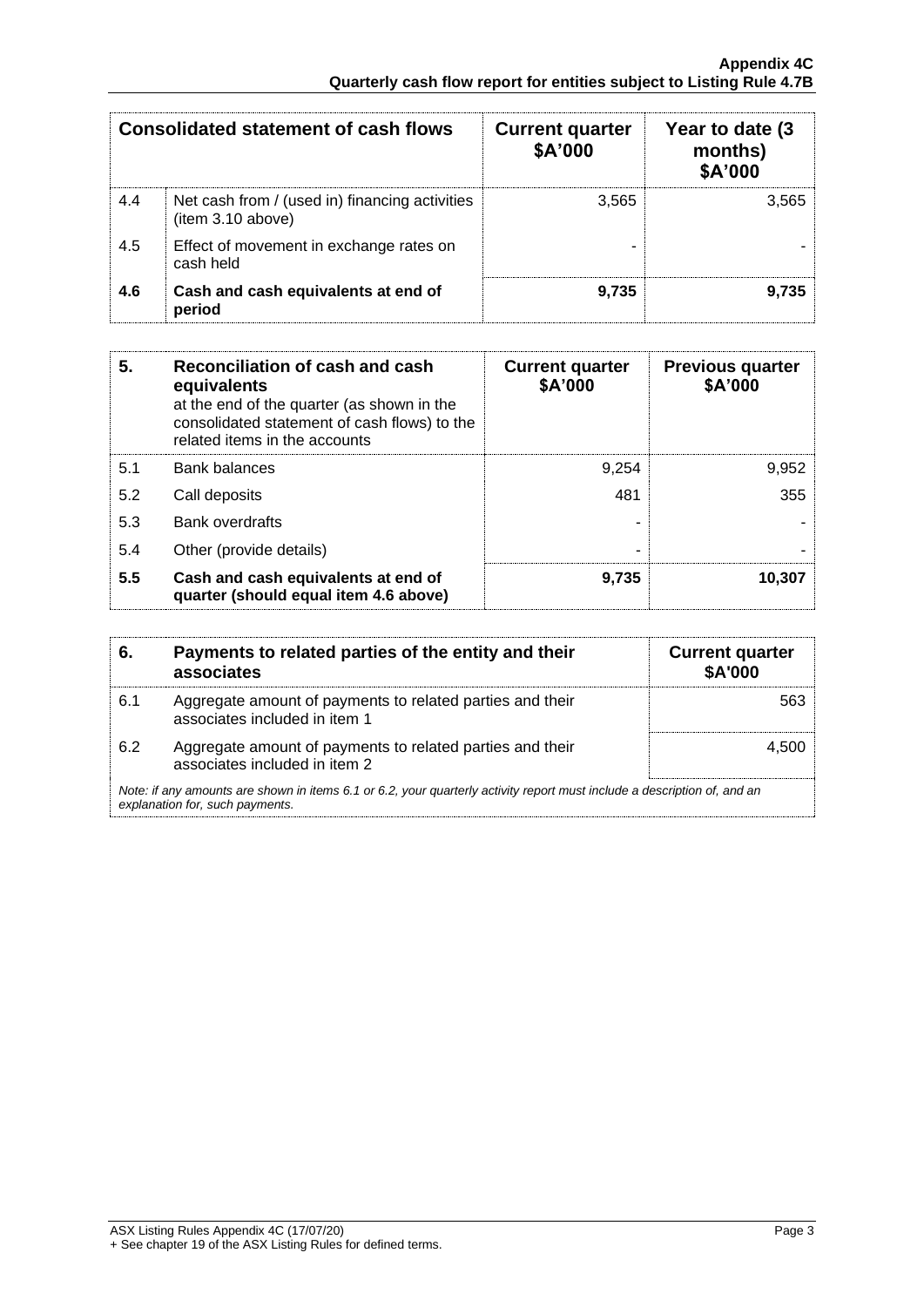| 7.  | <b>Financing facilities</b><br>Note: the term "facility' includes all forms of financing<br>arrangements available to the entity.<br>Add notes as necessary for an understanding of the<br>sources of finance available to the entity.                                                                                                                                                                             | <b>Total facility</b><br>amount at quarter<br>end<br>\$A'000 | Amount drawn at<br>quarter end<br>\$A'000 |  |
|-----|--------------------------------------------------------------------------------------------------------------------------------------------------------------------------------------------------------------------------------------------------------------------------------------------------------------------------------------------------------------------------------------------------------------------|--------------------------------------------------------------|-------------------------------------------|--|
| 7.1 | Loan facilities                                                                                                                                                                                                                                                                                                                                                                                                    | 18,320                                                       | 12,416                                    |  |
| 7.2 | Credit standby arrangements                                                                                                                                                                                                                                                                                                                                                                                        | 5,500                                                        |                                           |  |
| 7.3 | Other (please specify)                                                                                                                                                                                                                                                                                                                                                                                             |                                                              |                                           |  |
| 7.4 | <b>Total financing facilities</b>                                                                                                                                                                                                                                                                                                                                                                                  | 23,820                                                       | 12,416                                    |  |
| 7.5 | Unused financing facilities available at quarter end                                                                                                                                                                                                                                                                                                                                                               |                                                              | 11,404                                    |  |
| 7.6 | Include in the box below a description of each facility above, including the lender, interest<br>rate, maturity date and whether it is secured or unsecured. If any additional financing<br>facilities have been entered into or are proposed to be entered into after quarter end,<br>include a note providing details of those facilities as well.                                                               |                                                              |                                           |  |
|     | The loan facility of \$18.32m relates equipment finance on various terms and rates, ranging<br>from 3.19% to 6% and up to 60-month maturity, this includes an overall asset finance facility<br>limit with Commonwealth Bank of Australia of \$10m as well as an overall asset finance facility<br>with National Australia Bank of \$5m. Additional drawdown on these facilities subject to certain<br>conditions. |                                                              |                                           |  |
|     | The Credit standby arrangement refers to a trade finance facilities with both Commonwealth<br>Bank of Australia and National Australia Bank.                                                                                                                                                                                                                                                                       |                                                              |                                           |  |

| 8.  |                                                                                                                                                                                                                                 | Estimated cash available for future operating activities                | \$A'000 |
|-----|---------------------------------------------------------------------------------------------------------------------------------------------------------------------------------------------------------------------------------|-------------------------------------------------------------------------|---------|
| 8.1 |                                                                                                                                                                                                                                 | Net cash from / (used in) operating activities (item 1.9)               | 3,903   |
| 8.2 | Cash and cash equivalents at quarter end (item 4.6)                                                                                                                                                                             |                                                                         | 9,735   |
| 8.3 |                                                                                                                                                                                                                                 | Unused finance facilities available at quarter end (item 7.5)<br>11,404 |         |
| 8.4 |                                                                                                                                                                                                                                 | Total available funding (item $8.2 +$ item $8.3$ )                      | 21,139  |
| 8.5 | item $8.1$ )                                                                                                                                                                                                                    | Estimated quarters of funding available (item 8.4 divided by            | 5.42    |
|     | Note: if the entity has reported positive net operating cash flows in item 1.9, answer item 8.5 as "N/A". Otherwise, a<br>figure for the estimated quarters of funding available must be included in item 8.5.                  |                                                                         |         |
| 8.6 | If item 8.5 is less than 2 quarters, please provide answers to the following questions:                                                                                                                                         |                                                                         |         |
|     | 8.6.1<br>Does the entity expect that it will continue to have the current level of net operating<br>cash flows for the time being and, if not, why not?                                                                         |                                                                         |         |
|     | Answer: N/A                                                                                                                                                                                                                     |                                                                         |         |
|     | 8.6.2<br>Has the entity taken any steps, or does it propose to take any steps, to raise further<br>cash to fund its operations and, if so, what are those steps and how likely does it<br>believe that they will be successful? |                                                                         |         |
|     | Answer: N/A                                                                                                                                                                                                                     |                                                                         |         |
|     |                                                                                                                                                                                                                                 |                                                                         |         |